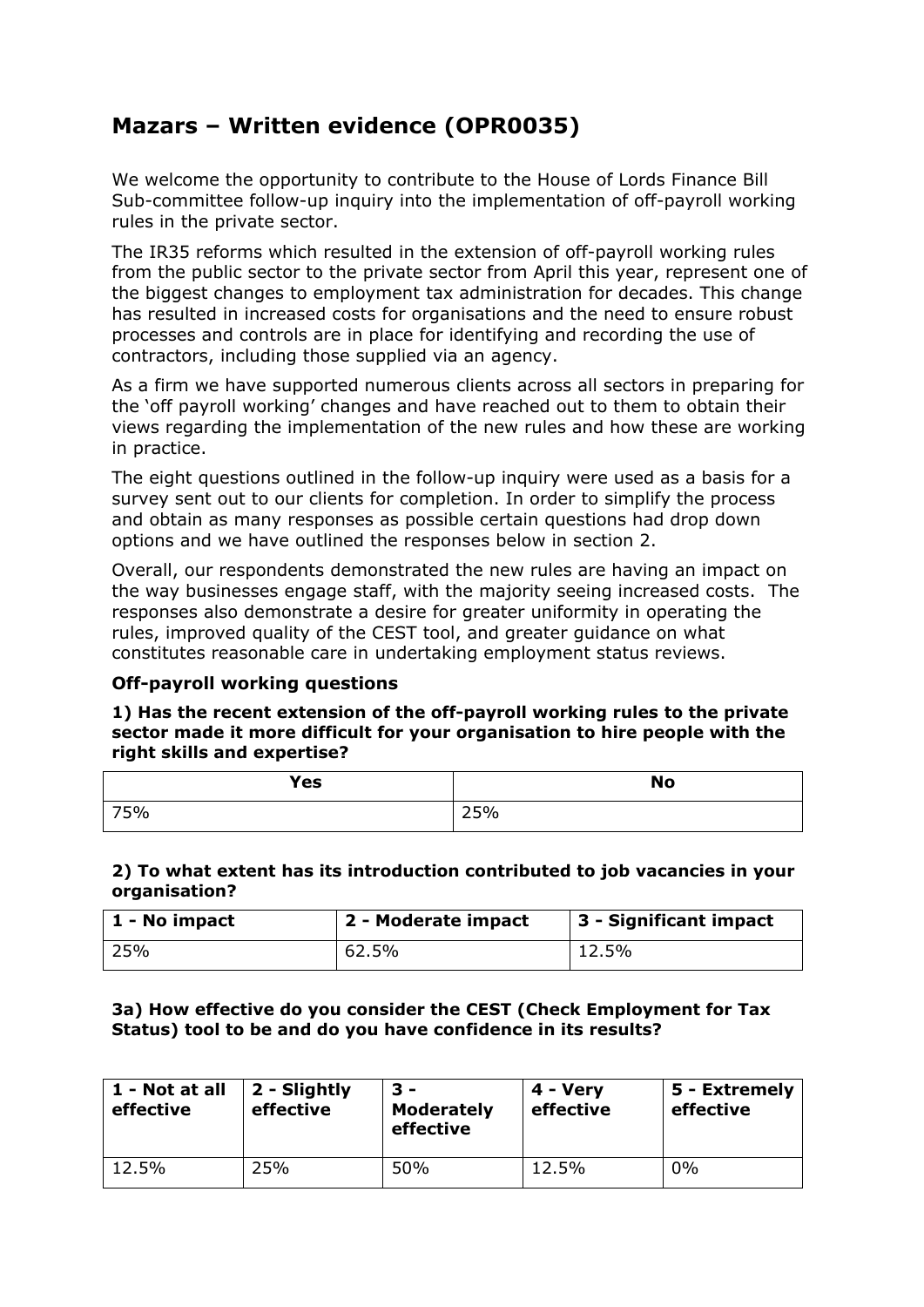# **3b) If answer to question 3a is 1 or 2, what further improvements need to be made to it?**

We grouped the responses received based on the key themes and have summarised these below:

- The CEST tool needs to a give a definitive answer that will stand up to an HMRC audit
- There is a call for the tool to: (i) be further developed to deal with different roles; (ii) encourage HMRC to utilise specialist adviser input in the design of the tool and; (iii) consider regulatory interactions and the degrees of importance of employment status factors across different service offerings – the overall picture often needs to be considered differently when looking at the employment status of a HGV driver to a Locum Pharmacist for example.
- As HMRC does not focus on the tool when undertaking employment status reviews and currently little reliance can be placed on its accuracy, greater guidance is needed on what represents reasonable care when undertaking status assessments.

# **4) What changes has your organisation had to make to apply the off-payroll rules to contractors, in terms of systems, personnel and training?**

Similar to the above we grouped the responses received based on the key themes and have summarised these below:

- Review of processes to confirm the employment status of each agency staff member or consultant. This has meant that certain organisations are not appointing contractors if they do not agree with the status of the role, which would increase budgeted employment costs. This has meant a loss of work for some companies or higher employment costs / engagement costs in situations where the work has been fully outsourced to a contracted-out provider.
- Numerous organisations have had to develop new policies and procedures (supplier set up and onboarding for example) and then implement them, which requires line managers and colleagues to have to do more work before a hire can commence.
- Increased training of HR and Finance functions to ensure the rules are understood.
- A handful of respondents advised that they have decided to cease using contractors altogether.

# **5) To what extent (if any) do you consider that compliance costs have increased as a result of the changes?**

We have summarised the responses below based on the key themes identified.

- Certain respondents noted that there has been an increase in compliance costs of up to 50% per consultant.
- Organisations that have been impacted the most by the changes have seen their staffing costs effectively doubled as a result.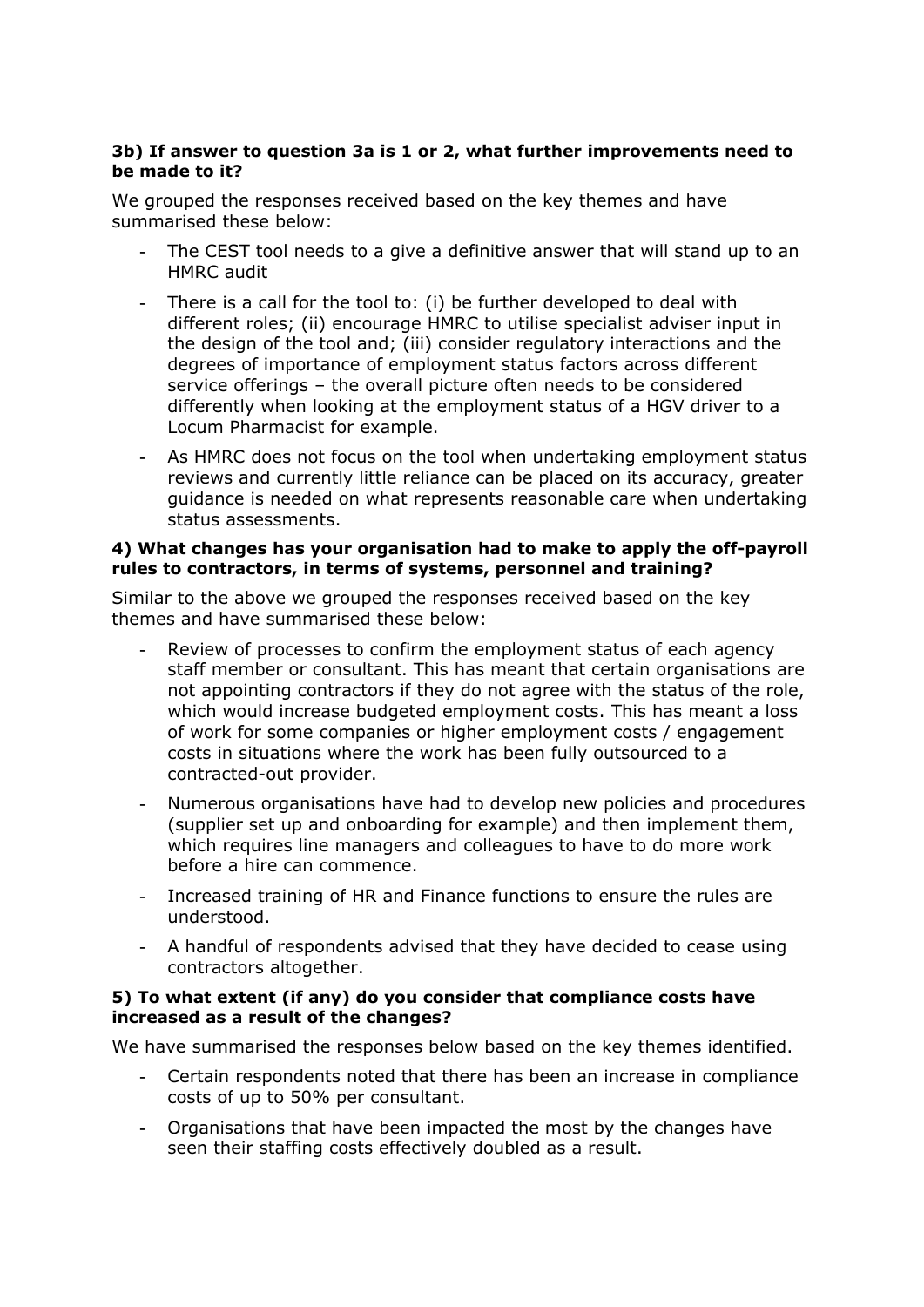- For a small number of organisations, the additional costs have not been significant.

#### **6a) How has HMRC supported your organisation with the implementation of the new rules?**

| 1 - Not at all | 2 - Very little | 3 - Somewhat | $\vert$ 4 - To a great<br>extent |
|----------------|-----------------|--------------|----------------------------------|
| 50%            | 37.5%           | 12.5%        | 0%                               |

# **6b) Is any further or different type of assistance needed?**

We have summarised the responses below based on the key themes identified.

- Removal of the £10m revenue/50 employee threshold so that all organisations are working to the same rules.
- More support and guidance regarding the sort of challenges that could arise during an employment status review to ensure that the way the questions in the CEST tool are being answered accurately, based on the guidance made available by both HMRC and in Tax Tribunals.
- Greater consistency with HMRC's approach to employment status reviews.

#### **7) To what extent has the introduction of the new rules generated disputes between your organisation and contractors concerning their status?**

| $1$ - Not at all | 2 - Very little | ∣ 3 - Somewhat | $\vert$ 4 - To a great<br>extent |
|------------------|-----------------|----------------|----------------------------------|
| 25%              | 25%             | 37.5%          | 12.5%                            |

#### **8) How successfully have the disputes outlined above been resolved?**

| 1 - Not very successful $\vert$ 2 – Moderately | successful | $\vert$ 3 – Extremely<br>successful |
|------------------------------------------------|------------|-------------------------------------|
| $12.5\%$                                       | 62.5%      | 25%                                 |

# **9) What behavioural effects have resulted from the introduction of the new rules in terms of the arrangements adopted in hiring contractors?**

We have summarised the responses below based on the key themes identified.

- Certain respondents stated that the process is a lot more rigid now which makes it easy to follow.
- Contractors renegotiating day rates to off-set the income tax and NIC that needs to be applied if they are deemed to fall within IR35.
- Reluctance to hire contractors and a big increase in the outsourcing of certain functions as a result.